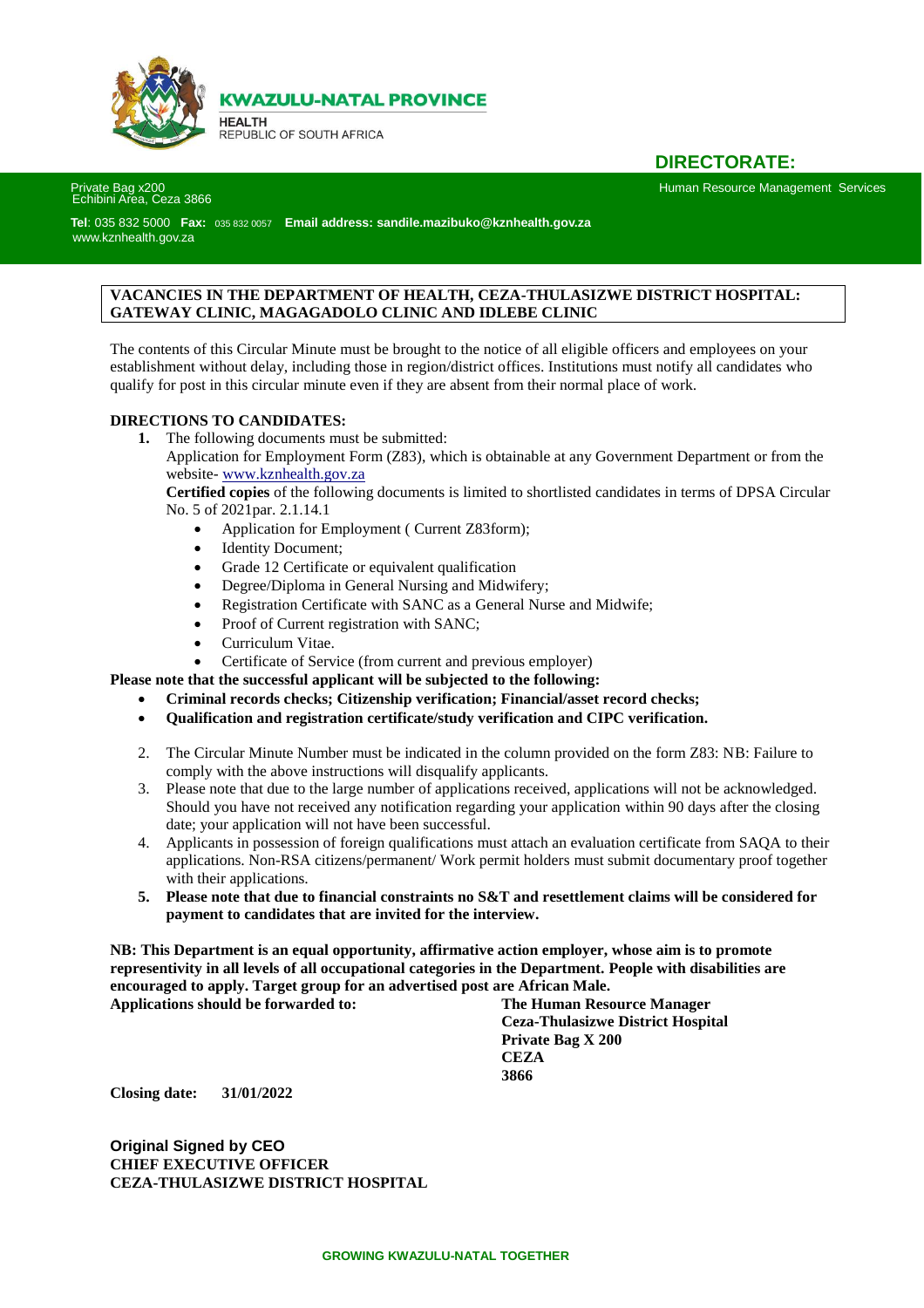

## **CEZA-THULASIZWE DISTRICT HOSPITAL**

Private Bag x200<br>Echibini Area, Ceza 3866

 **DIRECTORATE**

Human Resource Management Services

 **Tel**: 035 832 5000 **Fax:** 035 832 0057 **Email address: sandile.mazibuko@kznhealth.gov.za Sad** [www.kznhealth.gov.za](http://www.kznhealth.gov.za/)

| <b>POST</b><br><b>CENTRE</b>                 | : CLINICAL NURSE PRACTITIONER (GRADE 1 OR 2)<br>: CEZA HOSPITAL: CEZA GATEWAY CLINIC<br>: MAGAGADOLO CLINIC<br>: IDLEBE CLINIC                                |
|----------------------------------------------|---------------------------------------------------------------------------------------------------------------------------------------------------------------|
| REF. NO.<br>REF. NO.<br>REF. NO.             | : CEZA GATEWAY CLINIC: CTH 35/2021<br>: MAGAGADOLO CLINIC: CTH 36/2021<br>: IDLEBE CLINIC: CTH $37/2021$                                                      |
| NO. OF POST                                  | : 03                                                                                                                                                          |
| <b>SALARY NOTCH</b><br><b>OTHER BENEFITS</b> | : R388974.00-450939.00PER ANNUM (GRADE 1)<br>: 13 Cheque; Medical Aid (Optional); Housing Allowance<br>Employees must meet prescribed requirements; 12% rural |

### **MINIMUM REQUIREMENTS:**

Senior Certificate (Grade 12)

Degree/ Diploma In General Nursing and Midwifery PLUS 1 year post basic qualification in Clinical Nursing Science, Health Assessment, Treatment and Care (PHC). Current registration with SANC as a General Nurse and Midwifery and Primary Health Care. Minimum of 4 Years Recognisable Experience in Nursing after Registration as a Professional Nurse with SANC in General Nursing.

### **SALARY NOTCH : R471333.00-579696.00 PER ANNUM (GRADE 2) MINIMUM REQUIREMENTS:**

 **Allowance**

Senior Certificate (Grade 12)

A minimum of **14 years** appropriate/recognizable nursing experience after registration as a general nurse with SANC of which 10 **years** must be appropriate/recognizable PHC experience after obtaining a one year post basic qualification in Primary Health Care.

#### **Proof of previous and current work experience endorsed and stamped by HR Office is required (Certificate of Service)**

### **KNOWLEDGE, SKILLS TRAINING AND COMPETENCIES REQUIRED**

- Relevant legal framework such as Nursing Acts, Mental Act, OH&S Act, Batho Pele and Patients' Rights Charter, Labour Relations Act, grievance procedures etc.
- Leadership, organizational, decision making and problem solving, conflict handling and counselling.
- Good insight of procedures and policies pertaining to nursing care.
- Good listening and communication skills. Co-ordination and planning skills.